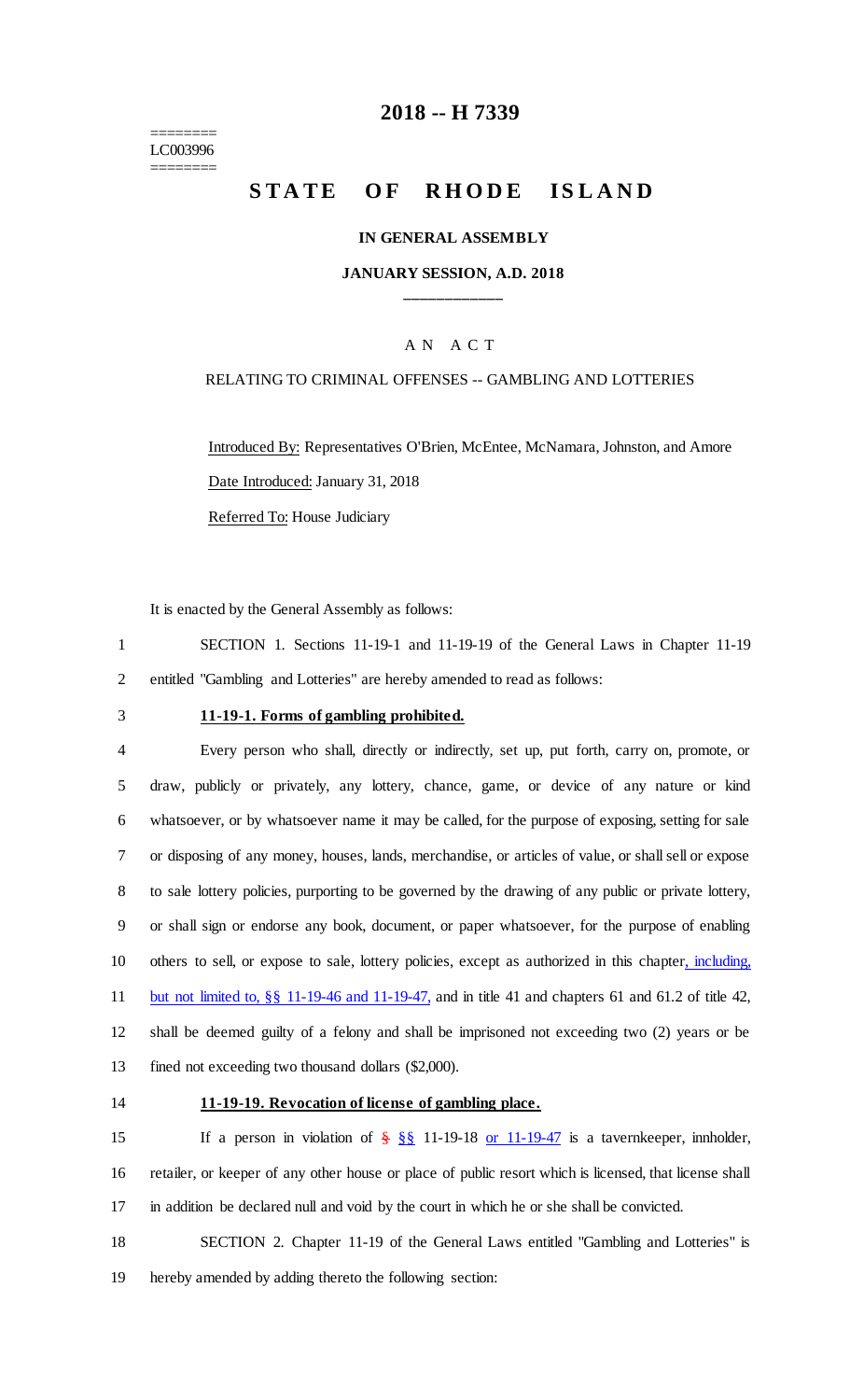## **11-19-46. Social gaming permitted.**

| $\mathbf{2}$ | (a) Social gaming defined herein as a game other than a lottery, between players where                |
|--------------|-------------------------------------------------------------------------------------------------------|
| 3            | gambling is incidental to a bona fide social relationship between participants and where no person    |
| 4            | other than the players participating in the social game are entitled to receive anything of value and |
| 5            | provided that none of the participants are involved with professional gambling, shall be permitted    |
| 6            | under this chapter.                                                                                   |
| 7            | (b) No host of a social game under this chapter shall be guilty of promoting a form of                |
| 8            | illegal gambling when the host, in a private residence, offers gaming allowable under subsection      |
| 9            | (a) of this section, provided that the participants are invitees of the owner/tenant, and the         |
| 10           | owner/tenant derives no monetary benefit from and does not intend to derive a profit from aiding      |
| 11           | or inducing another to gamble by hosting the event.                                                   |
| 12           | 11-19-46. Places social gambling permitted.                                                           |
| 13           | (a) Notwithstanding any general law to the contrary, it shall not be illegal for any private          |
| 14           | business, private club or place of public accommodation to allow on its premises:                     |
| 15           | (1) Social gaming allowed under $\S$ 11-19-46, provided that the owner or operator of the             |
| 16           | premises derives no monetary benefit from and does not intend to derive a profit from aiding or       |
| 17           | inducing another to gamble by allowing the gaming to occur on the premises; or                        |
| 18           | (2) The running of "office pools" based on the result or occurrence of a social or sporting           |
| 19           | event, provided that:                                                                                 |
| 20           | (i) No money is withheld from the amount paid by the participants by the operator or the              |
| 21           | promoter of the pool;                                                                                 |
| 22           | (ii) All monies paid by the participants, as an entry fee or otherwise, are paid out to the           |
| 23           | winner based on the result of the pool;                                                               |
| 24           | (iii) That prior to participation each entrant has an equal chance to win the pool;                   |
| 25           | (iv) Participants must be of legal age to gamble as provided for in this title; and                   |
| 26           | (v) That holders of liquor licenses who desire to are required to apply for a permit to               |
| 27           | conduct such activities as part of the liquor license. Such holders shall pay a fee of one hundred    |
| 28           | dollars (\$100) for said permit to the department of business regulation and display the permit       |
| 29           | prominently along with their liquor license.                                                          |
| 30           | (b) Notwithstanding subsection (a) of this section, a nonprofit organization may petition             |
| 31           | the state police to run a pool, in the same manner as proscribed in $\S$ 11-19-31, and withhold an    |
| 32           | amount of the money in the pool for its charitable purposes, as long as:                              |
| 33           | (1) The percentage of the money to be withheld from the total amount of the pool does                 |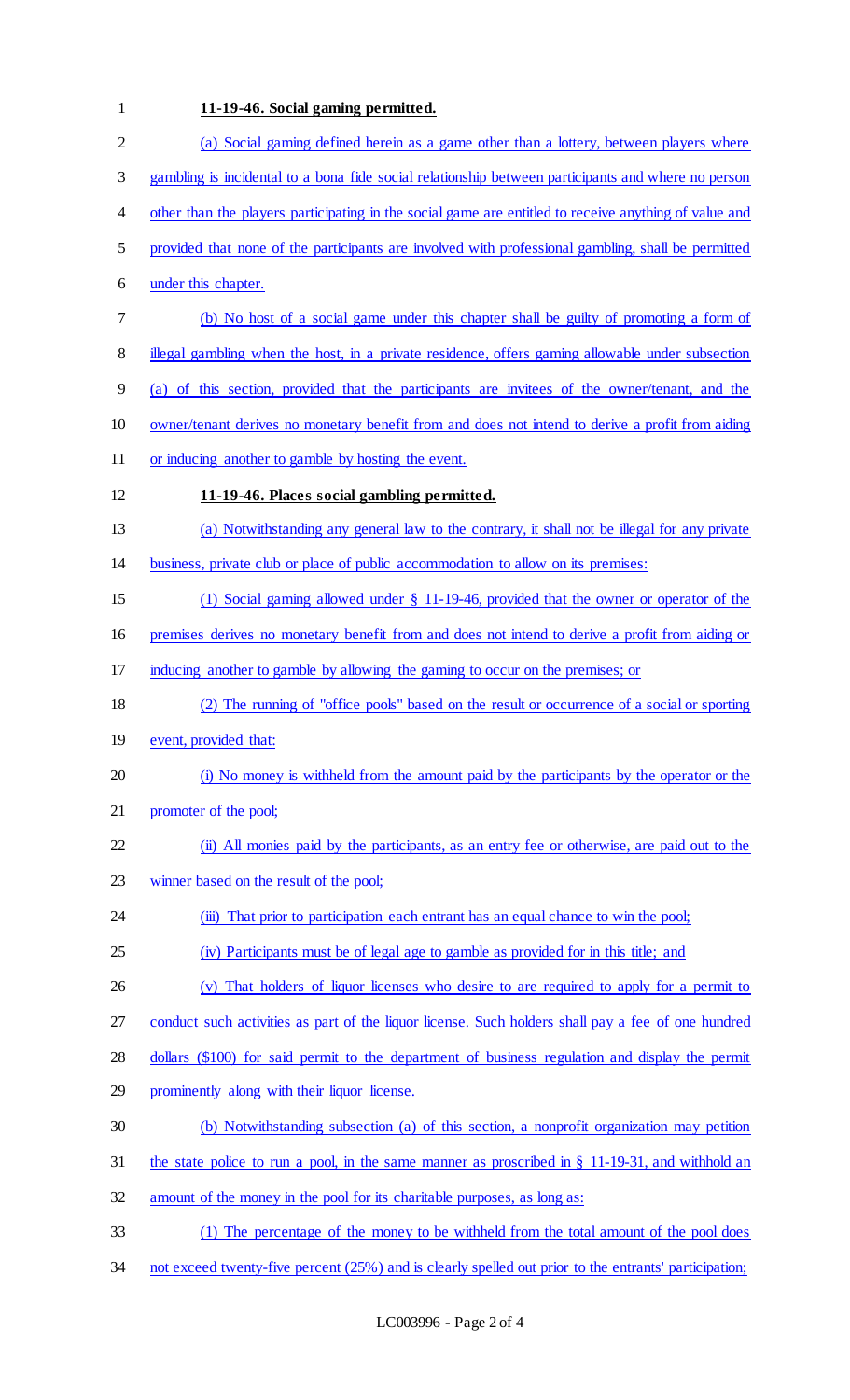- 1 (2) No outside agent or professional fundraisers derive a profit from the activity; and
- 2 (3) The disbursement of proceeds is limited to the pool winner, de minimis expense
- 3 incurred in running the pool, and the charity itself.
- 4 SECTION 3. This act shall take effect upon passage.

======== LC003996 ========